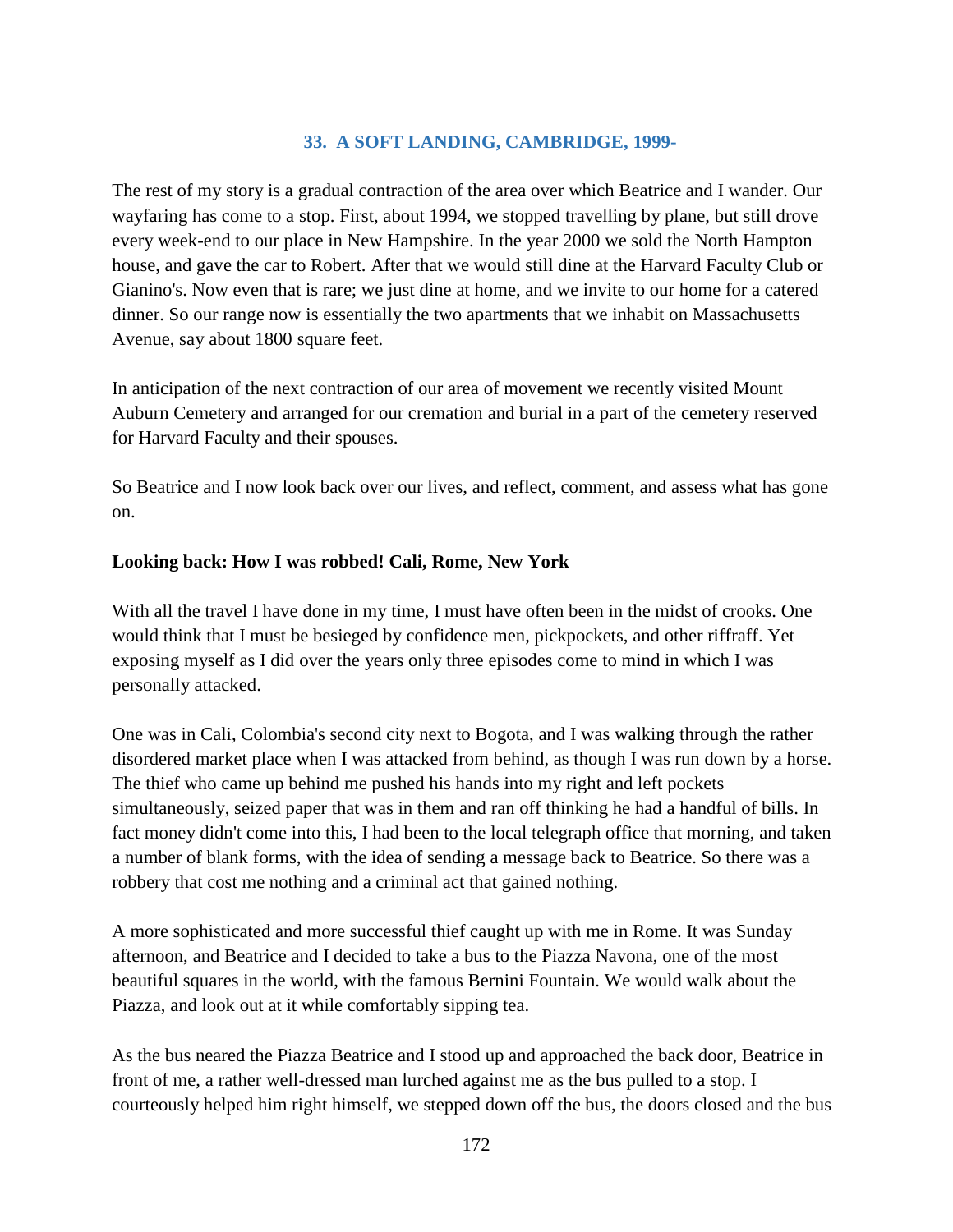moved on. Then feeling in my pocket, I found that my purse had been taken. I was the victim of a maneuver in which I participated, and the well-dressed gentleman was the culprit.

I had cautiously taken with me only the money to buy tea, so the financial loss was slight. And the gain in knowledge of humankind out of all proportion. The Italian is as great a civilization as there is in Europe. When the inheritor of such a civilization turns to crime, he does so with finesse and delicacy. He is no vulgar hold-up man with a gun depending on threat to extract your money.

Going to New York some thirty years ago I descended from the plane at Kennedy airport, found a taxi, and asked the driver to go to the Henry Hudson Hotel in New York (I often went to the Henry Hudson, which was clean, modern and inexpensive.). When we passed a lonely spot on the road the driver pulled over and stopped, and said "Twenty dollars." When I started to argue, he replied only, "Do you want to get out here?" It was as unsubtle as holding a gun to my head. I imagined myself standing by the side of the road with my luggage, stranded. I forked over the twenty dollars, and we continued on our way. I concluded that Kenya is not so abnormal as one might have thought.

Aside from these, I had a watch stolen in Dakar, while I was in the swimming pool, but that was quite uninteresting--there was no contact with the criminal and the watch was easily replaced.

A more interesting case was (and at this writing still is) my tangle with AOL.

This example of corporate crime involves no violence or threat of violence. It is white collar crime at its slipperiest. Nothing less than the unauthorized removal of funds month after month from my credit card.

For years my wife and I received e-mail via AOL. Each month we were charged forty some dollars. I am a slow-witted fellow, but after a few years I began to wonder how come I could send and receive free email with Netscape, whose service was if anything better that of AOL, in that that Netscape had little advertising and no spam, while AOL had plenty of both.

I phoned and asked the genteel lady who answered why I shouldn't just drop AOL and choose Netscape, or Yahoo, or Drivetech, all of which are free. She was evidently pained by this idea, and pleaded with me, immediately dropping the price to \$4.95, a reduction of 90%. That seemed such a trifle, and Beatrice after all was in the habit of AOL, and the AOL representative seemed like such a friendly gracious person that at the price of \$4.95 I could afford to humor two fine women.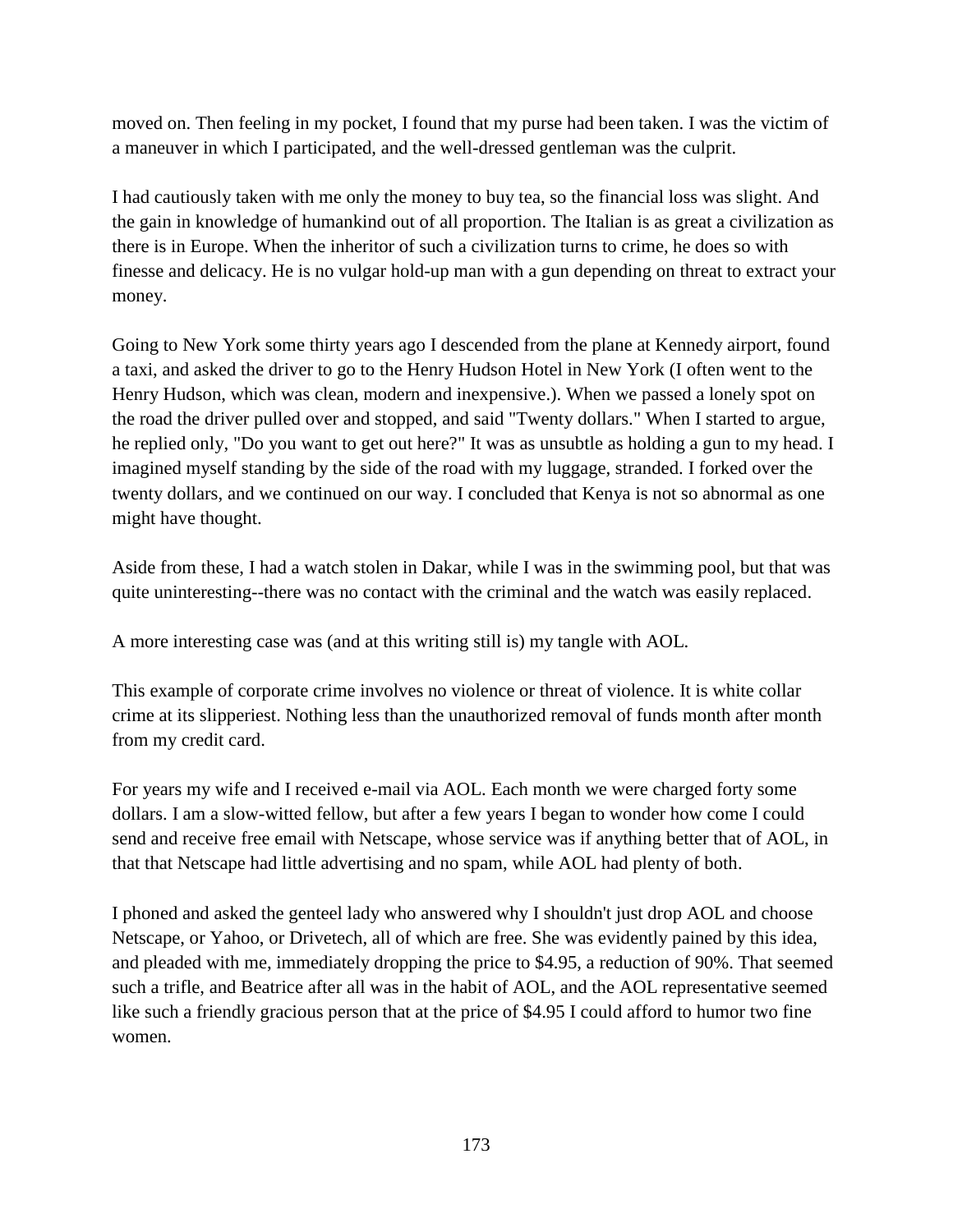Little did I suspect that this was the thin edge of the wedge. After a few months, on November 28, 2002, the billing on my credit card silently went up to \$14.95. So what? I said to myself. The amount still seemed too small to make a fuss over. But it seems someone in AOL was lurking, watching, testing my attentiveness, and there being no protest, raised the price again the following month. In February a withdrawal of \$46.72 was charged to our credit card. I still said nothing, and on January 28, 2004 the price became \$51.30. Was there a ghostly figure lurking behind the scene, standing over the billing machine, and feeling out each customer, judging for each how much he/she would stand? Since that time there has been one further rise -- to \$62.23 dated March 23, 2004.

Now I am waiting for the next unauthorized price hike. I have no reason to think that the series is converging. Will it go to \$100? to \$1000? I am sitting and waiting, saying nothing, patient as a cat watching a mouse moving closer and closer to the range of its killer claw. The killer in this case would be publishing this tawdry history on my site on the Web. I doubt if it would kill AOL, but it would certainly humiliate that once-proud corporation.

### **Looking back: I got lucky**

People have wondered how I, with abilities undistinguishable from those of my classmates in high school and college, get invited successively to tenure posts in Toronto, Chicago, Berkeley, and Harvard. Never having to make application, work up a cv. or otherwise exert myself to get the post. Once having been offered and accepted the post I did work very very hard. So hard work, not any special mental endowment, is my secret.

If the intellectual power that would explain the rise in the world is lacking, what could the explanation be? Fundamental was my happening along in the van of the baby boom, when universities were stocking up in anticipation of a major increase in the student body.

So my career suggests that if parents could at birth of a child choose between brains and luck for it, they ought to choose luck.

When I was a student I had the idea of becoming an actuary, and actually wrote the examinations for the Associateship degree and passed. Fortunately for me there were no jobs to be had. If I had succeeded in getting a job with the Sun Life Insurance, owner of a vast building on Dominion Square in the center of Montreal, or the Prudential in New Jersey, both of which I desired greatly, I had already mastered all the mathematics that was needed in actuarial practice and what remains in the way of research is the icing on the cake--pleasant but not essential. I would have had a middle level bureaucratic-type career. So a major factor in my elevation in the world was the unavailability of actuarial work in the 1930s.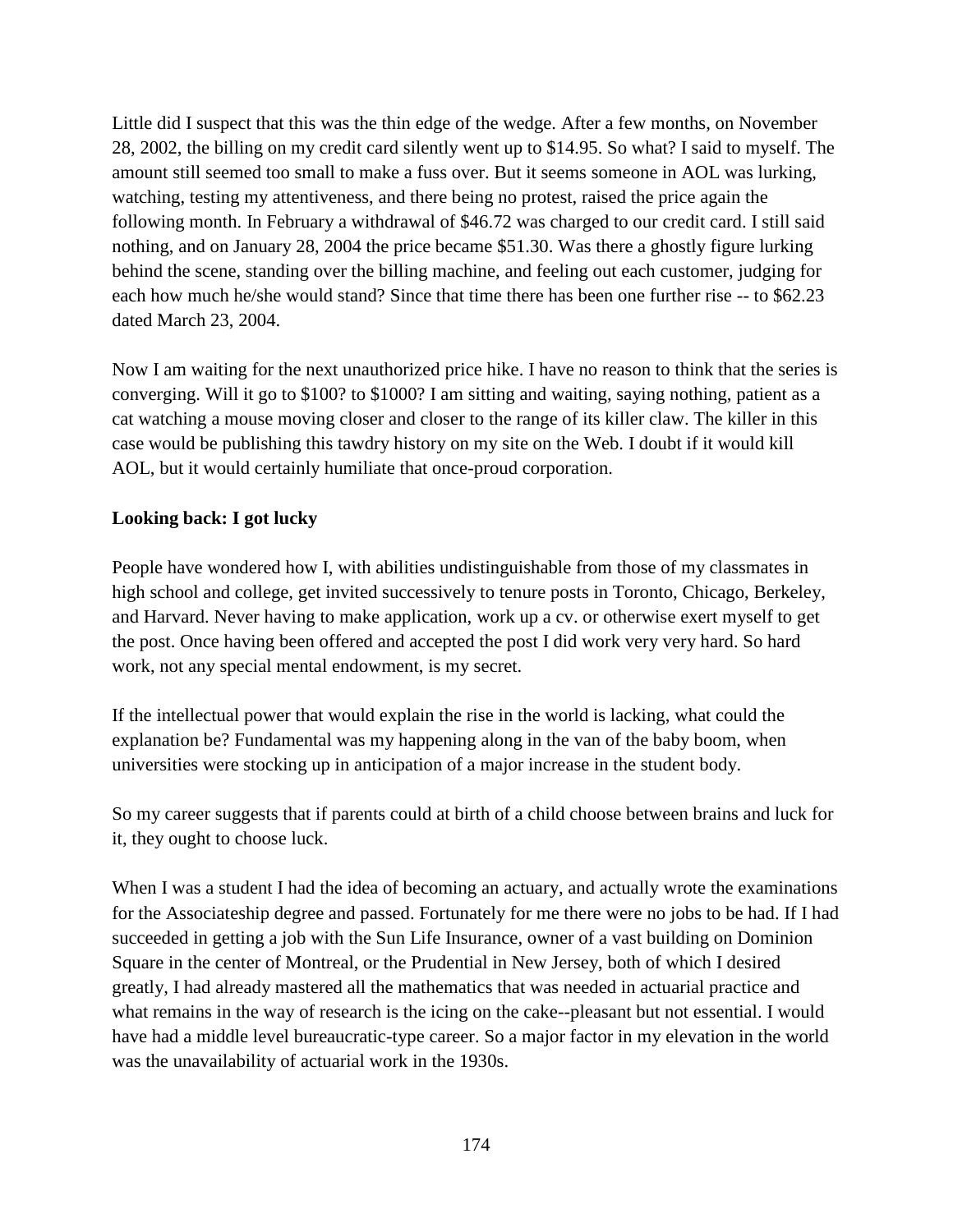In quite a different sense I was lucky--the people I met while at home or abroad.

# **Looking back: Crazy behavior**

I mentioned above using my mouth as a pump to clear the fuel pipe on my first car, so swallowing a certain amount of gasoline in the process. This must have happened eight or ten times, as I said, and only afterwards did I learn that gasoline is a deadly poison.

I did a good deal of skiing on Mount Royal in my high school days, often venturing far from the beaten trails. I remember one spot where there is a steep cliff overhanging a well-trod road. Along that road passed people walking, skiing, riding horses moving in horse-drawn carriages. (At that time motor cars were not permitted on the mountain.) I climbed by a roundabout trail to the top of the cliff, and then let go. I gained tremendous speed down the cliff and totally out of control scooted across the road and down the other side. It never occurred to me that if a horse or carriage was coming at the wrong time we would collide and I would surely be killed.

Another example: one day in January the temperature was 27 degrees below zero Fahrenheit, unique even for Montreal, and for no special reason I walked down to McGill, a distance of about two miles. There were plenty of busses and street cars but I walked--just to be able to say I did it. Breathing was difficult, and we had been publicly warned to stay indoors as far as possible, and in any case never to stop to rest. I did stop to rest, but ultimately made it into McGill's well-heated Redpath Library, and later in the day took an electrically heated street-car home.

More recently I sped up my treadmill, faster and faster, up to the fastest it could go. It was far too fast for me to keep up with, and I was thrown down. I just managed to reach the emergency switch and bring the machine to a stop. I could have been badly injured by the fall, but got away with a skinned knee.

Such are the escapades that I recall at the moment.

# **Looking back: What Economic and Social Development means for rural life, Indonesia 1952 and 1989**

The bad news coming out of Indonesia on its urban economy, its stock markets, its balance of trade, so important for better off people in the cities, and so forth, do not weigh heavily in the countryside. At least this is the sense I take out of a comparison I was able to make over the span of some 40 years between my first visit and my later visits. .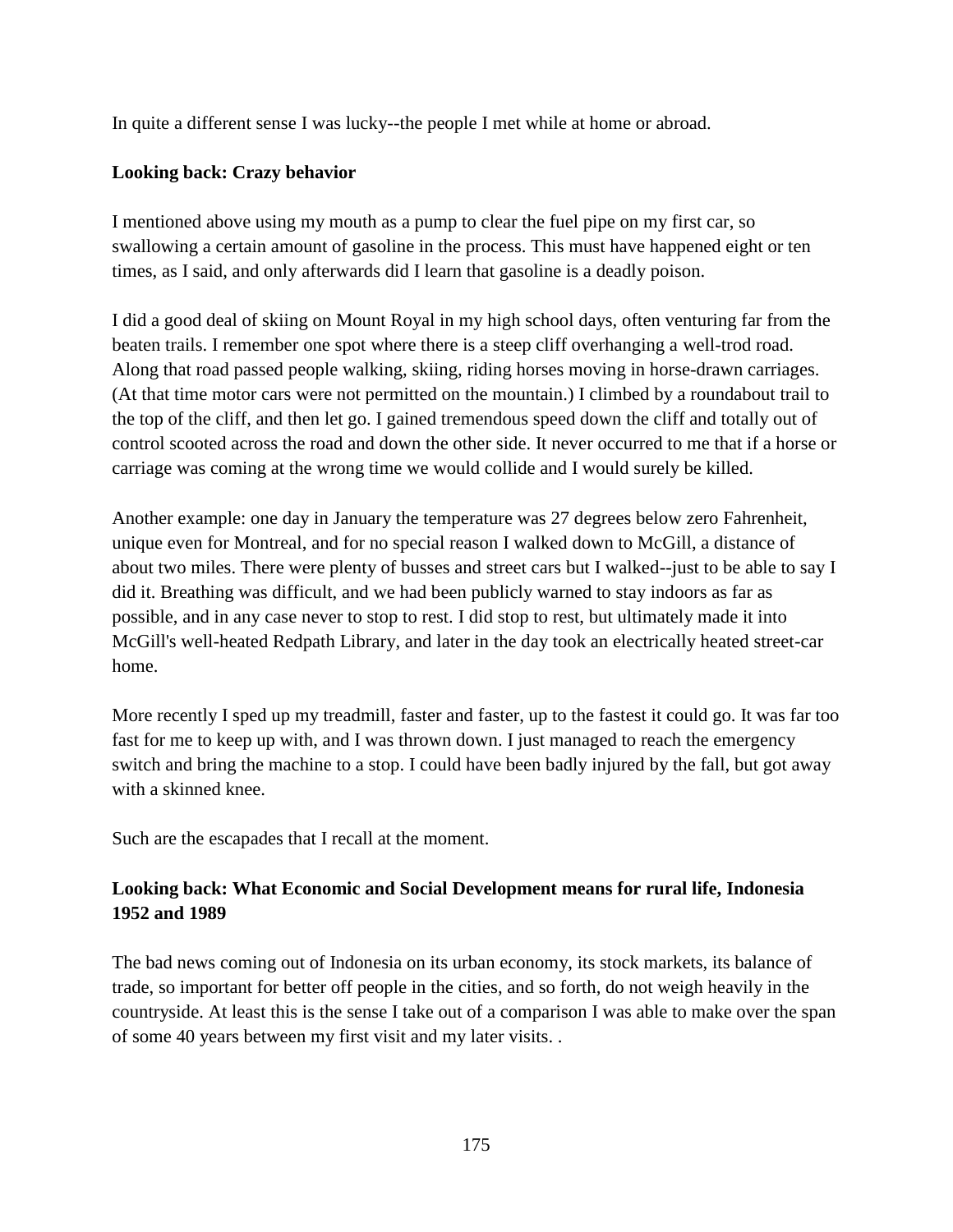As mentioned above I spent a year in Indonesia in 1952 and lived in the village of Balearjo for some two months of that year. Balearjo was typical of the rural parts of one of the poorest countries in the world. After I was told some of the detail of how a family lived, or observed some activity, I would rush back to my room in the headman's house and write detailed notes- some 150 pages in all, typed on the portable typewriter I had brought with me. At the time I made no use of them--they lay buried in my files at home.

Then I returned to Indonesia when it was winter in Vienna each year for 5 years--1985-1989. I took advantage of that return to revisit Balearjo. The first surprise I had was to be recognized as the visitor of more than 40 years earlier. A man who had been a boy in a group I had addressed at the earlier visit was now village Headman, and talks with him supplemented my observation. .

The changes were highly visible. In 1952 the young boys, practically naked, were splashing around in the mud with the water buffaloes of which they had the care. By 1984 the boys were at school part of each week-day, and when they were free kicking a football on a level field in which goal posts had been set up. They were now neatly dressed in knee pants and shirts-none beyond infancy went naked.

At the earlier visit education (meaning ability to speak and write Indonesian, and work simple sums) was limited to the Headman and one or two senior citizens. By 1984 everyone under 40 had been to primary school in the village, and many had followed through with secondary school in a neighboring village.

In 1952 a badly rutted dirt road ran through the village, nearly impassable in the rainy season. Thirty years later the village had a modern paved road, on which automobiles could drive through the village, peasants could take a bus to Malang and even travel to Surabaya. I saw those same neatly dressed boys riding their bicycles up and down that road.

Electricity was coming through to the village, and there were already several television sets in use. The primitive tiny home-made houses of 1952 were now inhabited only by the very poorest landless villagers; by 1984 most lived in architect designed and professionally built houses. So the paved road and the houses along it now give the village a totally different aspect from 1952.

But when I asked older villagers what was the biggest improvement in their lives they mentioned ahead of any of these the change in diet. At the earlier visit they had enough rice for no more than three or four months after the harvest. Rice was a luxury that ran out and was replaced with corn. But then the corn ran out, and in the time to next harvest villagers had to fall back on cassava, that they knew was not nutritious but very easily grown. This was the season of they called paceklik, a Javanese word conveying chronic hunger and resignation, a condition of semistarvation.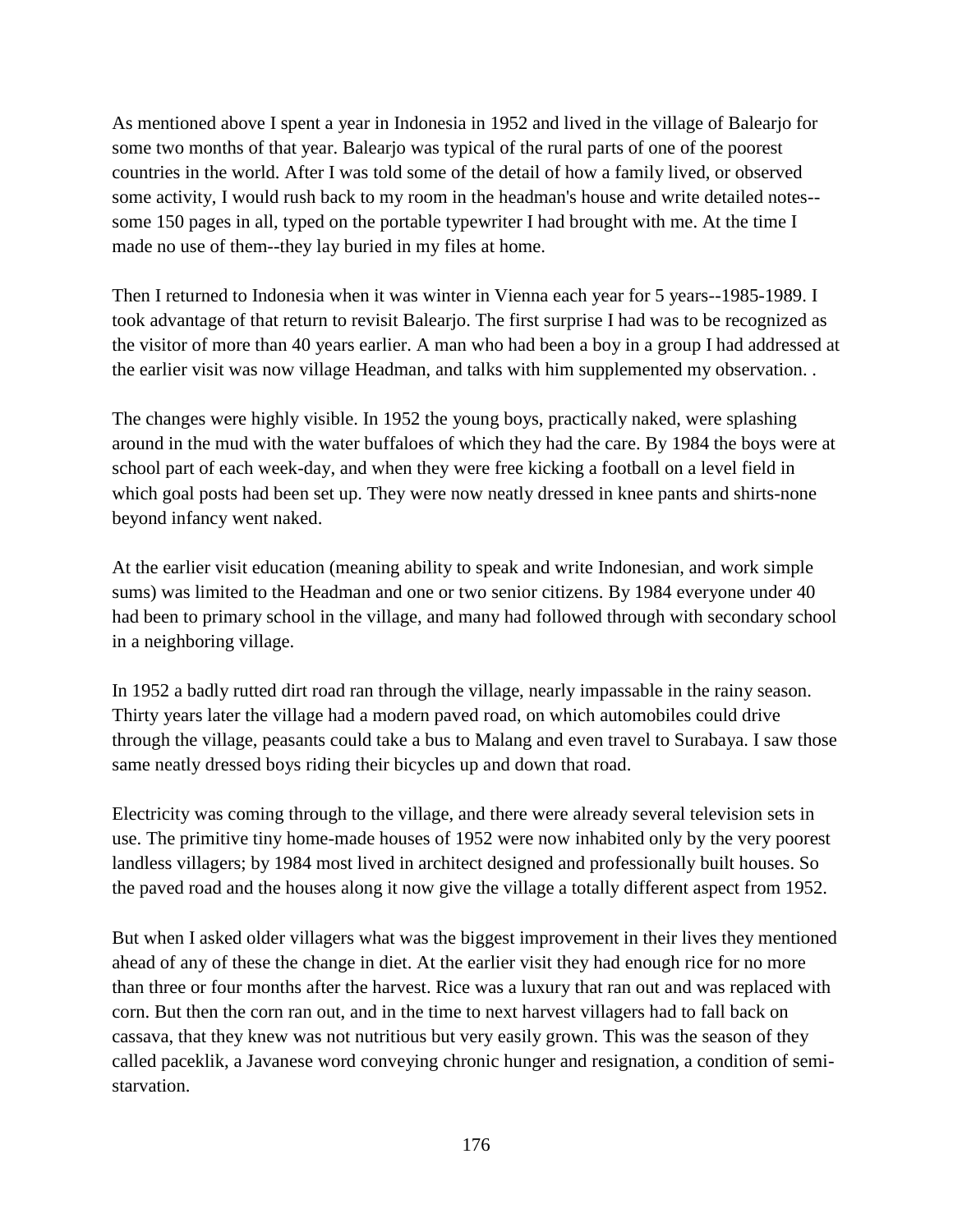Then came the Green Revolution, the greatest gift of all development aid. With the use of better seed, of varieties that could get along in the dry season, with the use of fertilizer, crops were multiplied two, three and four-fold. By 1984 rice had become available all year round in Balearjo. And one of the details--rice has to be hulled before it can be cooked; the hull has no nutritive value. Hulling had always been done by putting the rice in a tub and pounding it with poles, essential work left to the village women. Now the village has an electric hulling machine to which the peasant-farmer can bring his rice and have it hulled for a few rupiahs, i.e. a few pennies, while he stands by. The women are saved a long, boring and arduous task.

And finally, birth control had come. With the earlier large families, despite high death rates each generation was more numerous and, land being fixed, poorer than the one before. Now it is from those smaller families that the neatly dressed boys above mentioned come.

The changes above mentioned are to my view and to that of the vast majority of the population the essence of development. Never mind whether the stock market in Jakarta is up or down, how foreign investment can be attracted, making Indonesia an industrial power the way that Malaysia and now China are becoming. First things first--adequate nutrition, at least elementary education, decent housing, nutritious food. At least that is the view expressed by the villagers to whom I talked.

### **Looking back: Violence in my life and in society**

My father wanted to be obeyed and respected in the family for which he was providing the bread. I on the other hand had strong views on many subject, and I never took the trout le to state them tactfully. My attitude was regarded as disrespectful, and I got many a walloping, something that no other member of the family incurred.

When I was in elementary school there were occasional jousts among the boys, and I did not flee them-any pacifism in my nature came later--but joined in with gusto. Making an enemy of someone, i.e. provoking him, and then fighting him was good clean fun. And when we went to it on a vacant lot there was no enforcing of the Marquis of Queensberry rules.

That passed away long before I got to high school. There I was peaceful and decorous. I joined the Officers Training Corps, and in nice weather we did some drill outdoors. I was undistinguished in this and especially undistinguished in rifle practice. I will never forget the Saturday morning when we were in the basement of the school, set up as a rifle range. At one end were the targets, at the other end a number of benches on which we marksmen would lie on our stomachs and take aim.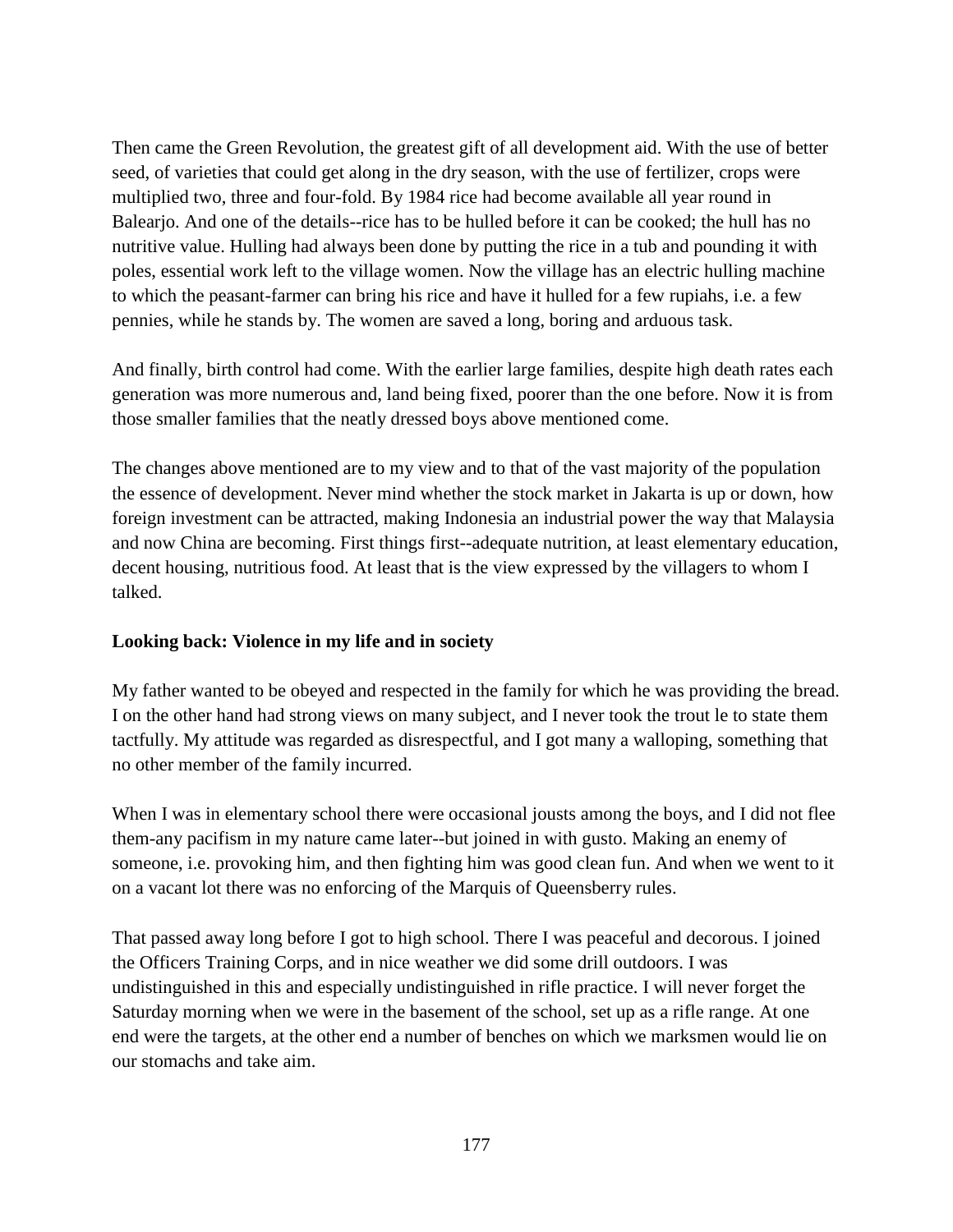When it was my turn I was just getting myself into position on the bench when the gun went off, with the bullet going right through the bench. I still don't know quite did it, but obviously I must have pulled the trigger. Mr. Somerville, a veteran of World War I, was over in a moment, examining the damage to the bench. I shuddered as I thought that with such a hair trigger I could just as easily have shot a fellow student.

The following Monday I went through the formality of resigning from the OTC, so ending my military career. I am sure everyone felt safer once I was out of the Corps.

When World War II broke out, agreeing with the news sources that for once our side indeed was the side of justice, I tried to enlist for the Navy. Better to be drowned than shot if one is to die for his country, I thought. But I had no chance to do either. I was rejected on grounds of eyesight.

In later life I had two chances to observe violence at first hand. One was about 40 years ago at the University of Chicago. At that time the administration building was on the west side of Ellis Avenue, and on its ground floor was a branch of one of the local banks in which faculty and students could do their banking business without leaving the campus. I was cruising on Ellis Avenue in our ten year old Oldsmobile when two masked men who had held up the cashier were escaping to their getaway car. The thought flashed through my mind that I could just stop slantwise across the road so as to block their getaway flight. With good timing they could crash into our ancient Oldsmobile and bring its career to a spectacular end. But before I could get into position to do this they sped past me, with the campus police in hot pursuit. I believe they got away. That was Chicago.

In somewhat the same way but much more recently the Cambridge Trust in Harvard Square was held up when I was passing through on foot. Two men came running out holding the loot, followed by a guard firing after them. He hit one of the men in the leg and arrested him. I never heard the fate of the other.

More organized such as that by Americans in Iraq or Israelis in Palestine creates more violence. If I hit you, and you hit back there begins a cycle with no ending and no winner: both sides lose. Among the people I have talked to the ones who most thoroughly understand this are Quakers.

The alternative to violence for settling disputes is negotiation and compromise, and rare are the cases where these are not applicable. Why has violence been used to solve disputes since the beginning of the world when both sides are almost certain to lose by it? The only answer I know is Freud's: the impulse to injure or kill our fellow man is built into our very natures; the id, only controlled-when it is controlled--by the much weaker ego and superego.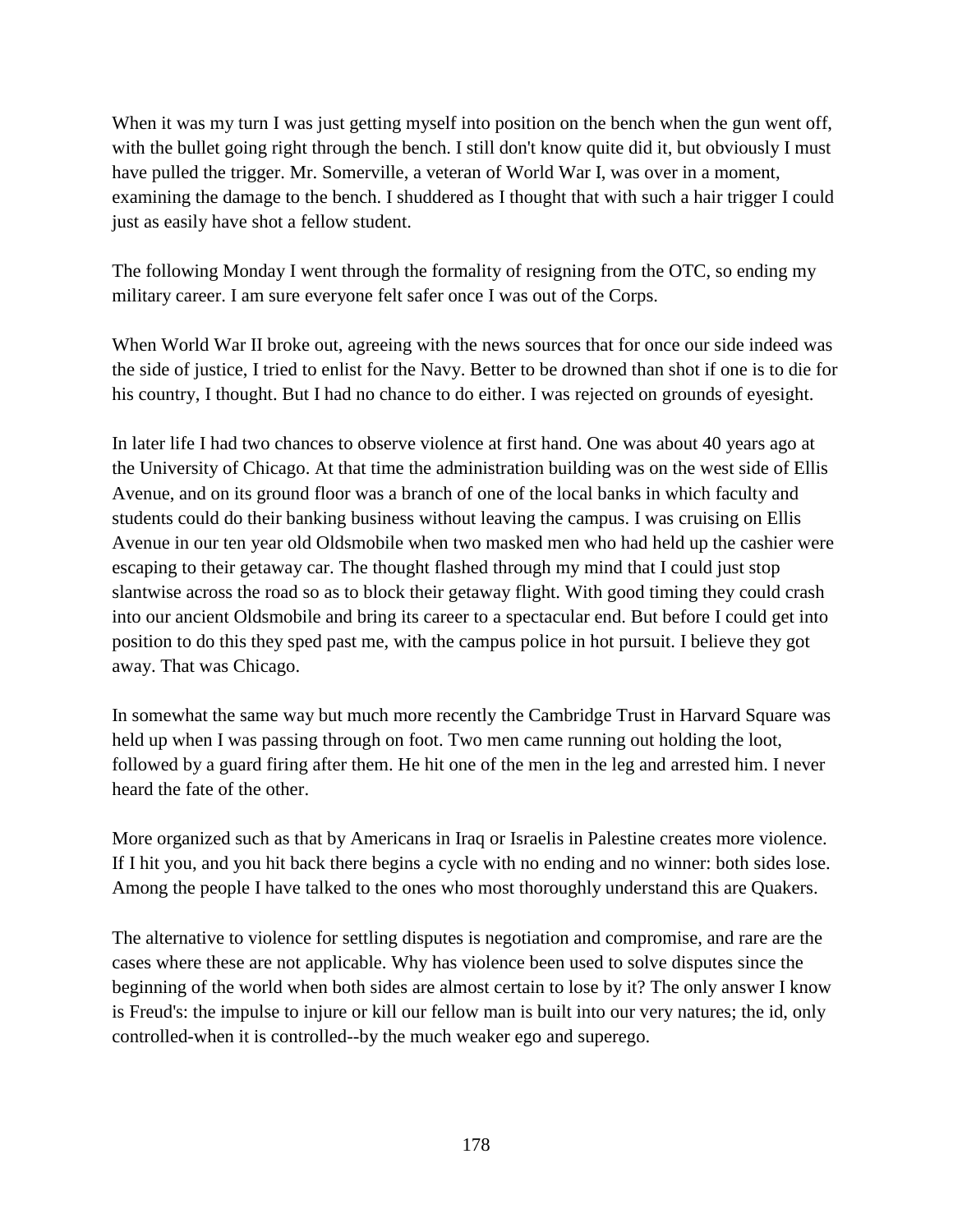Freud spoke of the impulse to love one's neighbor as weaker than the impulse to seize his possessions, to seduce his wife, to torture and to kill him." Whereas Marx saw conflict between social classes, Freud saw conflict within the human mind itself. Civilization tries to combine individuals into families, races, peoples and nations --ultimately into one great unity. "But man's natural aggressive instinct," wrote Freud, "the hostility of each against all and of all against each, opposes this program of civilization."

That is institutionalized in Malay culture by the ailment of running amok. Much of the story of Malaisie, by Henri Fauconier, a great work of fiction, is built around it.

Would that Southeast Asia was the only place where this Freudian manifestation appears. The Holocaust, most wars, including the recent war on Iraq, are other instances where the killing seems to go on just for its own sake. Of course there are political and other arguments--but the sheer irrationality of war is proven by the outcomes. What did anyone gain from the First World War? What did anyone gain by the killing and destruction in Iraq? Americans who favored the war--and these were in the majority--were yielding to their id's plus their greed for oil. The stated reason-the mushroom cloud that would kill us in the millions--could be said more plausibly in respect of a half-dozen other countries than Iraq. .

Our use of violence excites violence on the other side. Our attack on Iraq was interpreted as an attack on Islam. Rightly or not the Iraqis believe that the attack of May 2003 would have not have occurred if the Iraqis had been Christian. And radical Muslims around the world have taken up the struggle. The reporter of the NYT is puzzled by his observation that while Al Quaeda has slowed down the struggle has been taken up by many far-flung lesser groups. It is as though what was planned as a small quick war in Iraq has ignited the passions of nearly a billion Muslims around the world. People of good will can only hope that the United States will now offer an olive branch to the enemy we have created. It would cost nothing to apply half a trillion dollars over the next few years to reconstruct and develop the Muslim world. We would simply turn the arms budget to this peaceful purpose.

### **Looking back: my contact with movements of money by terrorists and drug dealers**

At the end of a lecture in Columbus, Beatrice and I went to the back of the hall and up into the projection booth to retrieve the slides I had used. The projectionist had left, and my slides were not in sight, so we looked around, and saw a large attaché case, opened it, and did not find slides, but, astonishingly, hundred dollar bills. It was packed with them -- the total value could have been a million dollars. Figuring that was probably drug or terrorist money, and not wanting to get mixed up with some violent group they belonged to, we cleared out, saying we could get our host to chase up my slides the following day.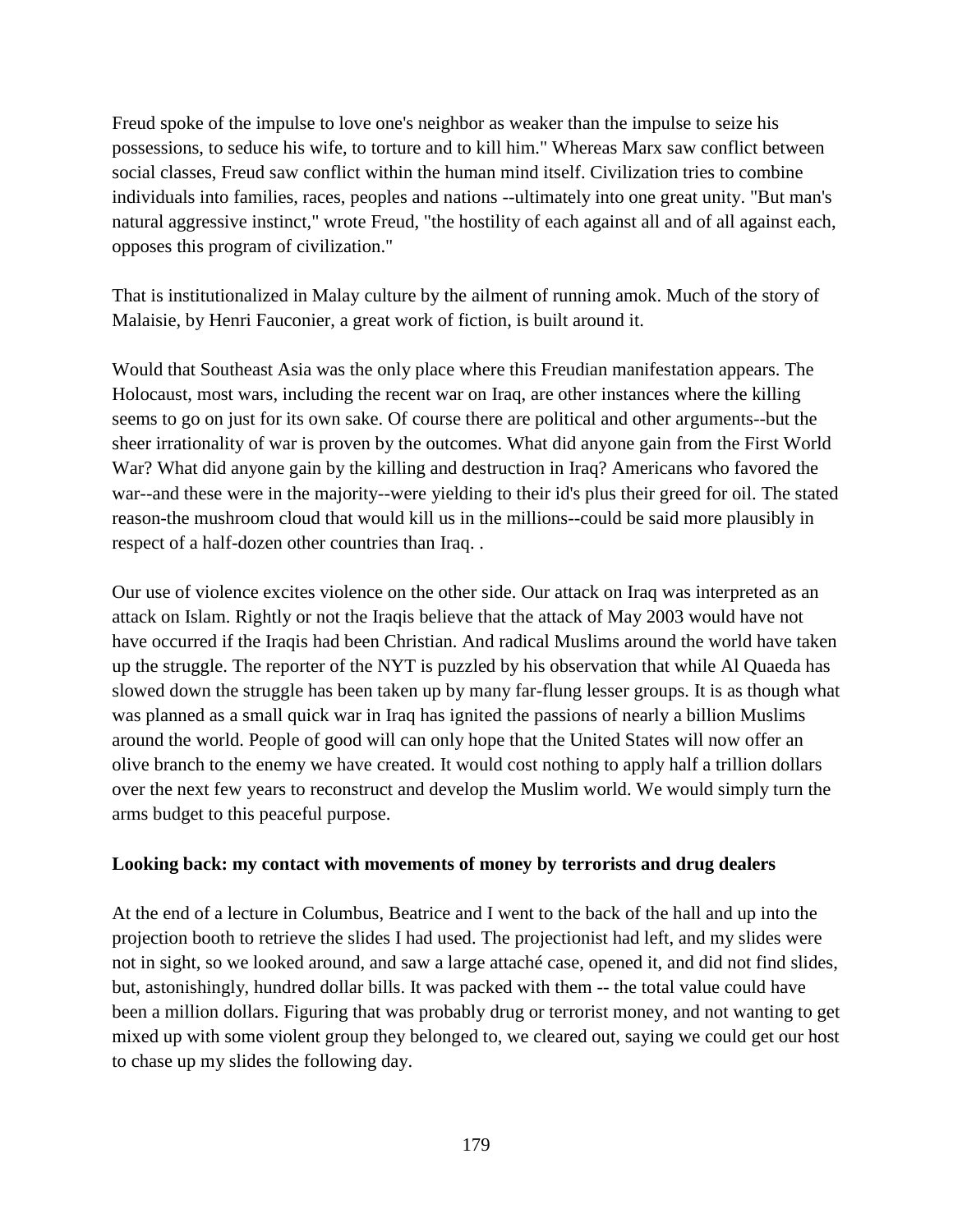Thinking about the matter, it is apparent that I was not a good citizen. If I were I would have phoned the police to come and set a watch on the place, and see who came to collect the attaché case.

A second incident. I was on a plane over the Atlantic, seated beside a man who had a small suitcase with him. Getting up, apparently to relieve himself, he left the suitcase on the floor, encroaching on my space by an inch or two. Idly pushing it back with my foot I found it terribly heavy. Something as heavy as that just had to be gold. And if it was it could only be an underground movement-conventional international movements of gold don't go with a messenger in a third class seat.

I should have informed the steward, who would let the captain decide what should be done. He could easily have radioed ahead asking that the plane be met by police

There must be a good deal of movement of money for the drug trade and for terrorism, and what I saw was the result of some participant's carelessness. In short these two incidents were only a trifling suggestion, a tip of the iceberg, of the very large movements of money outside the regular banking system. Carried out by criminals who above all don't want to leave a paper trail. Even by respectable business men who want to hide some of their income from the tax authorities.

The Congress has been concerned about this, and reported that "The Government still doesn't know how terrorists move their money." (NYT, Dec. 14, 2003.) Perhaps my two observations provide at least a hint? I wish I had reported while the trail I chanced to pick up was still warm, and so might have contributed something to the congressional question.

### **Looking back: Close calls**

I was invited to give a paper at the sixth Berkeley Conference on Mathematical Statistics in 1965. I chose to present some work I was doing on the degree to which the number of women made a difference to births as compared with the number of men. Add 1000 men to the population: how much will the births increase as compared with adding 1000 women.

Beatrice and the two children came to Berkeley, and they went touring while I attended the conference. My turn came and I got to the platform and started to perform. When I was half-way through I wobbled a little and had a terrible headache. I managed somehow to complete my presentation and went back to our hotel. When the family returned I said "I am sick, part of my sight has gone; we must go home right now". They had been enjoying California and were very disappointed but we were all aboard the red-eye express when it took off for Chicago, arriving in the early morning.